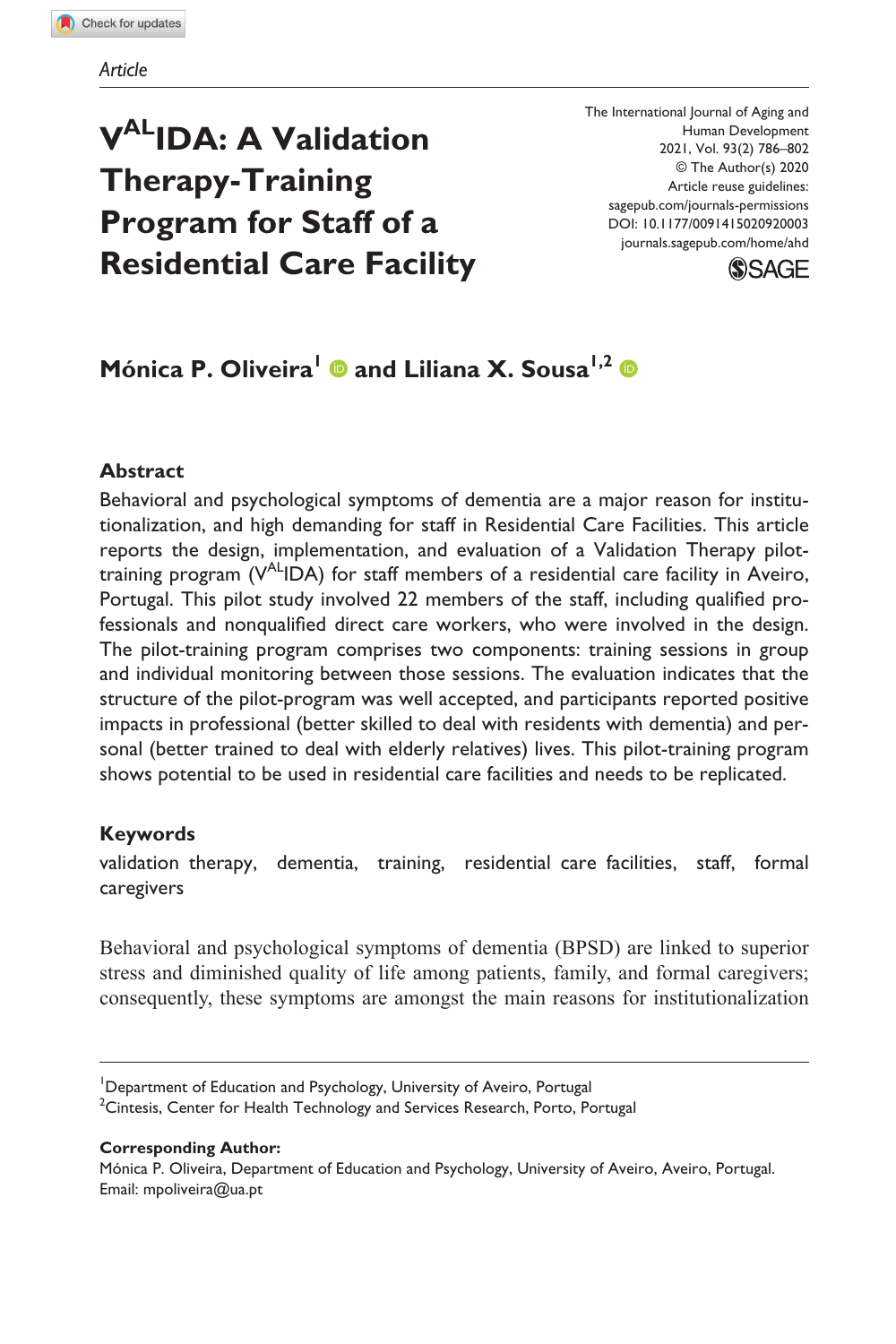[\(Afram et](#page-12-0) al., 2014; [Cerejeira et](#page-13-0) al., 2012). The most frequent BPSD are depression, anxiety, irritability, apathy, agitation, aggression, psychosis, and sleep changes ([Finkel,](#page-13-1) [2000](#page-13-1); Savva et [al., 2009\)](#page-14-0). It is estimated that at least 80% of the institutionalized old adults have dementia, and show some BPSD [\(Quince, 2013](#page-14-1)).

In Portugal, the family plays a major role in care. However, in high challenging situations, such as dementia, families often resort to formal care services, namely a Residential Care Facility (RCF; [Ministry of Labour, Solidarity and Social Security,](#page-14-2) [2015](#page-14-2)). In our country, RCFs accommodate a wide range of seniors, since specialized services are limited [\(Barbosa et](#page-12-1) al., 2015). The size of these facilities varies substantially, but the average number of available beds is 40. Typically, the RCF has a carehome manager, a qualified professional (usually a social worker) who supervises direct care workers (DCWs; usually nonqualified staff). The DCWs are the core of the care since residents spend most of their time with them. Yet, the majority are middle-aged women and the educational level is typically low, not being required any kind of training in gerontology or in dementia [\(Barbosa et](#page-12-1) al., 2015). Therefore, training staff to understand and manage BPSD seems essential for the quality of life of residents with dementia, as well as of the staff ([Barbosa et](#page-12-1) al., 2015; [Stone, 2012](#page-14-3)).

Nonpharmacological interventions (NPI) in BPSD have shown promising efficacy in maintaining and/or promoting function and participation in people with dementia, by managing symptoms and retarding the disease progress (Wang et [al., 2018](#page-15-0); [Zucchella et](#page-15-1) al., 2018). In Portuguese RCFs, reality orientation (RO) is the most widely strategy used for dealing with people with dementia ([Marques et](#page-14-4) al., 2013). Not so much due to its effectiveness, but because it is the most obvious and known strategy. Still, RO is often associated with a misunderstanding of dementia, at least in the early stages that combine moments of orientation and disorientation [\(Barbosa et](#page-12-1) al., 2015). RO frequently makes caregivers experience extra frustration, since they repeatedly try to orient the person, with little noticeable long-term effect ([Hitch, 1994](#page-13-2)).

In this study, we adopt validation therapy (VT) to train staff in an RCF, because it consists of communication strategy that can be used in a daily routine basis, and accessible to all persons ([Touzinsky, 1998\)](#page-15-2). Naomi Feil developed VT, which is rooted in the Rogerian humanistic approach ([Livingston et](#page-13-3) al., 2005). VT training aims to help caregivers develop communication skills in their interactions with residents with dementia, by accepting the residents' reality and by validating their feelings with the use of multiple verbal and nonverbal communication techniques [\(Feil, 1992\)](#page-13-4). It stands on some main principles [\(Feil & Altman, 2004;](#page-13-5) [Feil & Klerk-Rubin, 2012](#page-13-6)): all people should be accepted as they are; there is a reason that underlies every behavior; when feelings are suppressed, these feelings will gain strength; and, people can live on several levels of awareness at the same time. According to VT, many people with dementia enter a final life struggle called "resolution" of unfinished issues to die in peace, which goes through four phases ([Feil, 1992](#page-13-4)). In the first phase, malorientation, the person is mostly oriented to time and place, and starts expressing past conflicts in disguised forms. In the second, time confusion (TC), the person is not oriented to time and place, and is no longer holding onto reality. In the third, repetitive motion (RM),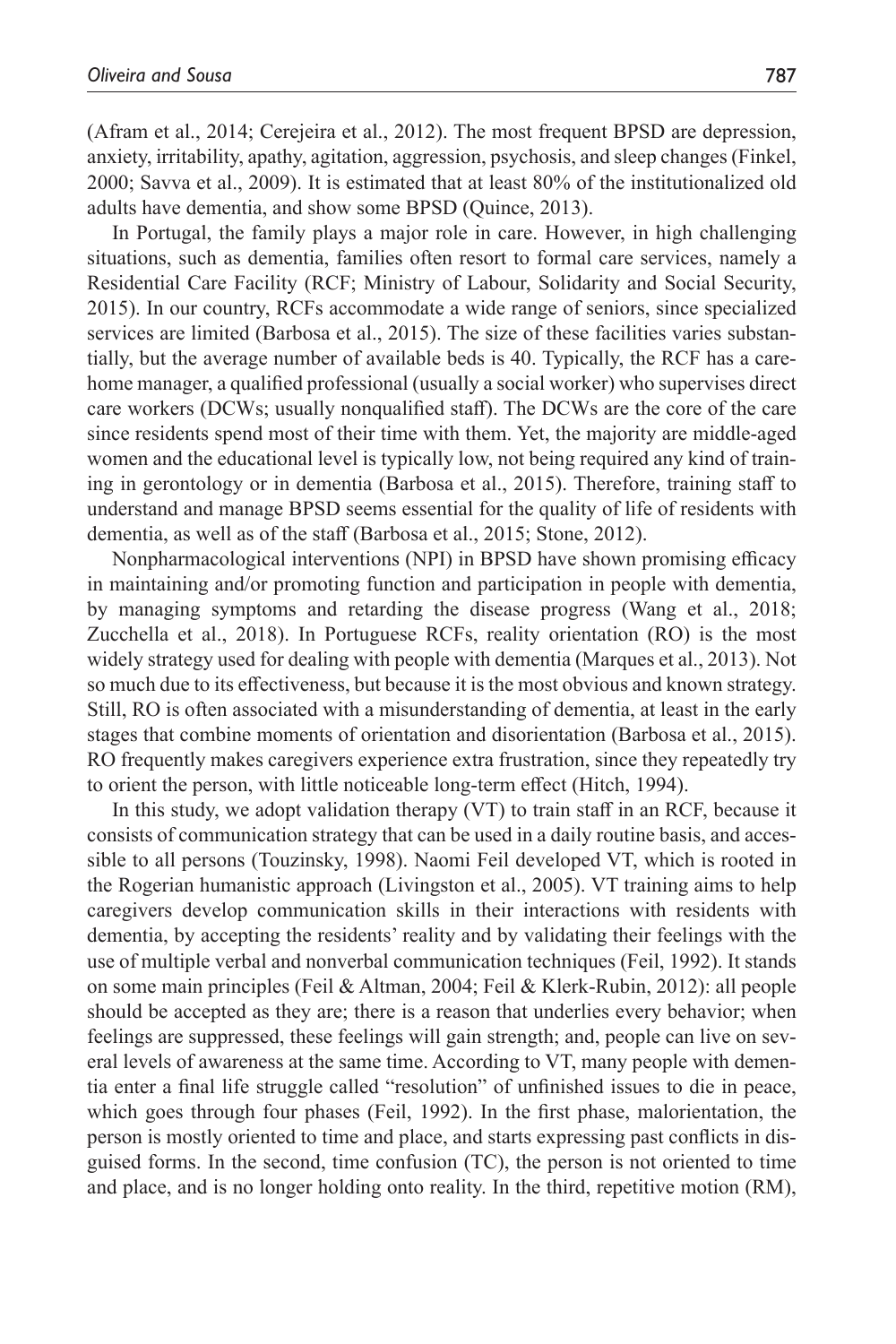the person uses movements instead of speech to express human needs and/or to work through unresolved conflicts. In the fourth, vegetation, the person gives up trying to resolve living, has minimal movement, blank expression, and no speech. VT techniques may be delivered one-to-one, in a group setting, or used in the daily routine by caregivers to communicate with people with dementia. VT considers that when people express emotions that have often been suppressed for many years, the intensity of the feelings diminish, people communicate more and are less likely to withdraw into further stages of disorientation ([Feil & Klerk-Rubin, 2012](#page-13-6)). The evidence for VT is still small and shows mixed findings. A case-control study (Tondi et [al., 2007\)](#page-15-3) suggests that VT is able to reduce the frequency and severity of BPSD. However, other reviews found insufficient evidence ([Livingston et](#page-13-3) al., 2005; [O'Neil et](#page-14-5) al., 2011; [Olazarán](#page-14-6) et [al., 2010](#page-14-6); [O'Connor et](#page-14-7) al., 2009). Studies on VT effects are challenging due to ethical, practical, and methodological problems, mostly because more than the techniques, what is effective in VT is the affirmation of the person's value, the greater attention to their needs, and the emotional support ([Deponte & Missan, 2007;](#page-13-7) [Finnema et](#page-13-8) al., [1998](#page-13-8)).

To our best knowledge, seven intervention programs using VT and targeting formal caregivers have been published (from 1995 to 2014). Three studies [\(Finnema et](#page-13-9) al., [2005](#page-13-9); [Schrijnemaekers et](#page-15-4) al., 2002; [van der Kooij et](#page-15-5) al., 2013) investigate the effect of EOC that included VT, and the remaining four use VT as the main intervention [\(Canon,](#page-12-2) [1995](#page-12-2); [Söderlund et](#page-14-8) al., 2011, [2014;](#page-15-6) [Toseland et](#page-15-7) al., 1997). All studies involve supervision (except [Canon, 1995\)](#page-12-2) and control group (except [Söderlund et](#page-15-6) al., 2014). Main results indicate that staff changed the communication strategies with the residents with dementia, and reported increased satisfaction and reduced stress symptoms; positive changes in the qualitative nature of relationships between staff and residents; reduced physically and verbally aggressive behavior by the residents; and improved work climate.

To the best of our knowledge, VT training programs were never implemented in Portugal before. The aim of this study is to design, implement, and evaluate a VT pilottraining program (VALIDA) for staff members of an RCF in Aveiro, Portugal.

### **Design**

The program was named  $V^{AL}$  IDA, which is an acronym that brings together two Portuguese words, meaningful within the VT: "validar," which means to validate; and "vida," which means life. It was developed based on research and literature from the VT [\(Feil & Klerk-Rubin, 2012;](#page-13-6) [Feil, 1985](#page-13-10); [Sunrise Senior Living, 2011](#page-15-8)). The aim of  $V^{\text{AL}}$  IDA is to improve the skills of an RCF staff on VT techniques, in order to better understand and manage BPSD, and consequently improve well-being for both residents and staff (Kuske et [al., 2007](#page-13-11)).  $V^{AL}$ IDA was performed in an RCF in Aveiro with around 36 residents, with different degrees of in/dependence, and variable mental perturbations (nine diagnosed with dementia).  $V^{AL}$ IDA was approved by the direction of the institution and announced according the institution's common procedures (a poster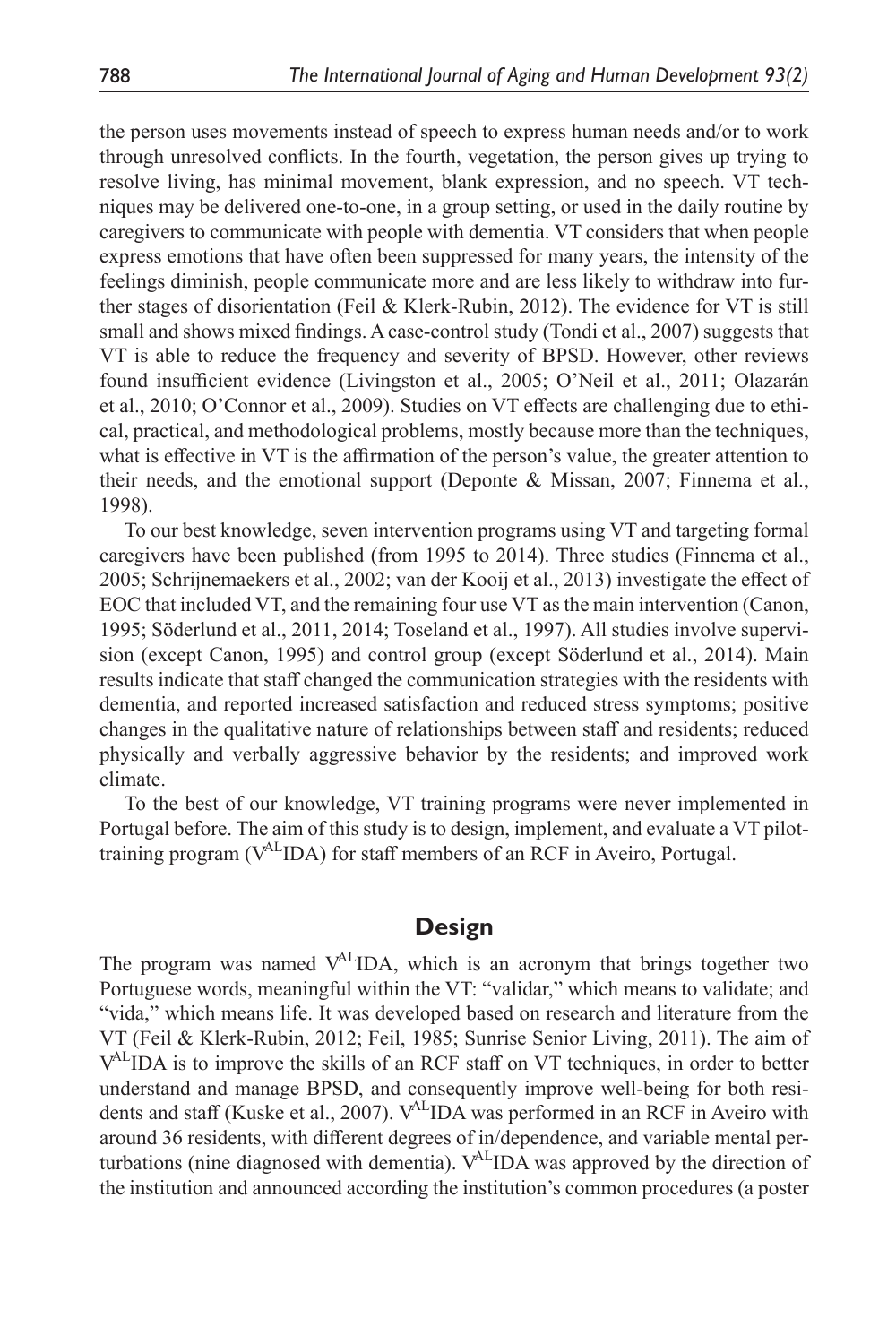in the staff room with key information: topics, schedule). Informed consents were obtained from all the participants.

V<sup>AL</sup>IDA design embeds the needs reported by the staff. The first author was in the RCF for 1 month (around 15 hr per week) in order to collect the needs, to observe and become familiar with the context, and to bond with the staff. The needs and difficulties, gathered during dialogs through daily work routine, comprise two main topics. First, general information on understanding dementia as a chronic disease (sometimes it is assumed that people with dementia pretend some behaviors, such as swearing). Second, dealing with specific behaviors of residents with dementia, in particular regarding resolution stages two (TC) and three (RM), the most common in the RCF. The staff reported struggling with people in TC, since they "*ask questions and demand answers,*" and staff often have "*to lie*" since they do not know another way (lying reported as a big burden). Regarding RM, the staff struggled with the bizarre and intrusive behaviors (as clap hands and/or grave others), since this promotes conflicts between residents.

Planning a training program in an institution that operates 24/7 demands adjusted arrangements. It was decided that the participation was voluntary (although highly encouraged), there was no previous registration, and participants could attend the session/s they wished (i.e., a participant could come just to session 3, or could attend all of them). In addition, it was decided to carry out each session twice, so the participants could choose the one that better adjusted to their schedule. Moreover, the RCF has 28 staff members, which would be too big for just one training group. All the sessions were scheduled for Tuesday (previously defined by the RCF as the day for training; from 10:30 to 11:30 a.m., or 3 to 4 p.m., the periods between residents' mealtimes).

### **Implementation**

Globally, 22 (out of 28) staff members participated in at least one session; 15 were present in at least three sessions, and were considered the completers ([Table](#page-4-0) 1). Participants' average age is around 46 years old; mostly females, predominantly DCWs, with 5 to 9 years of experience, low education, frequently without education on gerontology and/or geriatrics. *Completers'* average age is higher (around 48 years old); all female, with almost half of them having up to 4 years of schooling; with the exception of two *completers*, all are DCWs, have no education on gerontology and/or geriatrics, and predominantly with 5 to 9 years of experience.

VALIDA comprises two components, carried out by a facilitator (1st author): training sessions in group and individual monitoring between sessions.

#### *Component: Group-Training Sessions*

The group training includes four sessions held for a period of 6 months, each planned for 60 to 90 min duration. The four sessions had a similar structure ([Table](#page-4-1) 2). In each, the participants received handouts summarizing the important information. It was planned to have a query box available during all the program for participants to expose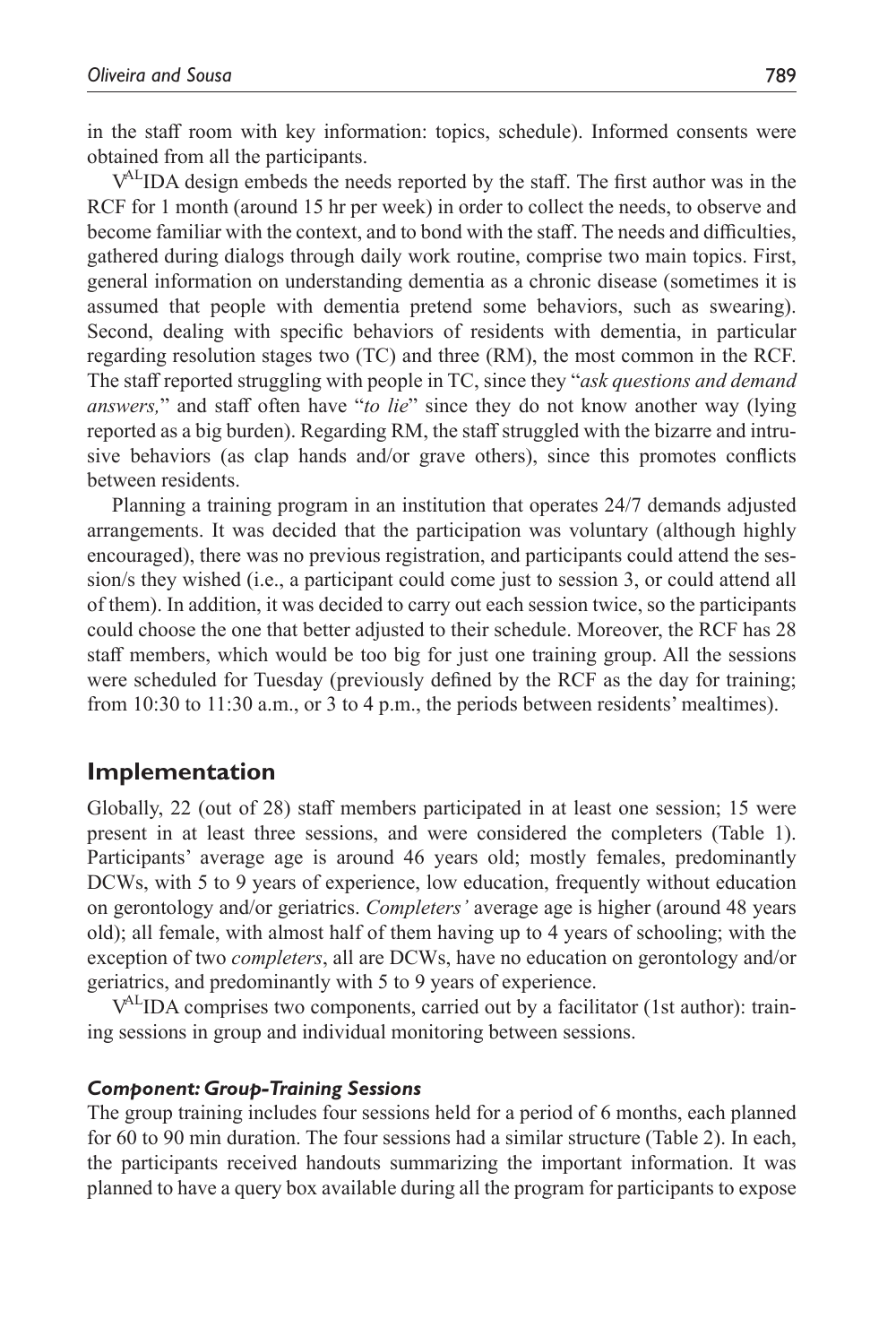| Participants<br>$(n = 22)$ | Completers<br>$(n = 15)$ |
|----------------------------|--------------------------|
| $46.19 \pm 11.91$          | $48.27 \pm 12.64$        |
|                            |                          |
| 21(95.5)                   | 15 (100)                 |
|                            |                          |
| 4(18.2)                    | 6(40)                    |
| 7(31.8)                    | 3(20)                    |
| 5(22.7)                    | 2(13.3)                  |
| 6(27.3)                    | 4(26.7)                  |
|                            |                          |
| 18(81.8)                   | 12(80.0)                 |
|                            |                          |
| 18 (82)                    | 13(86.7)                 |
| 4(18)                      | 2(13.3)                  |
|                            |                          |
| 2(9.1)                     | 0                        |
| 8(36.3)                    | 5(33.3)                  |
| 10 (45.5)                  | 8(53.3)                  |
| 2(9.1)                     | 2(13.3)                  |
|                            |                          |

<span id="page-4-0"></span>

|  | Table I. V <sup>AL</sup> IDA: Participants and Completers |  |
|--|-----------------------------------------------------------|--|
|--|-----------------------------------------------------------|--|

alncludes care-home manager, administrative assistant, psychologist, and animator.

<span id="page-4-1"></span>

| Table 2. V <sup>AL</sup> IDA: Sessions Structure. |
|---------------------------------------------------|
|---------------------------------------------------|

| Sessions     | Content                                                                                                          |
|--------------|------------------------------------------------------------------------------------------------------------------|
|              | Presentations (facilitator; participants; program)<br>Main topics: aging, dementia, and VT<br>Centering exercise |
| $\mathbf{2}$ | Centering exercise<br>Revisions and query box doubts<br>Further validation techniques                            |
| 3            | Centering exercise<br>Techniques for the second stage of resolution (TC)                                         |
| 4            | Centering exercise<br>Techniques for the third stage of resolution (RM)                                          |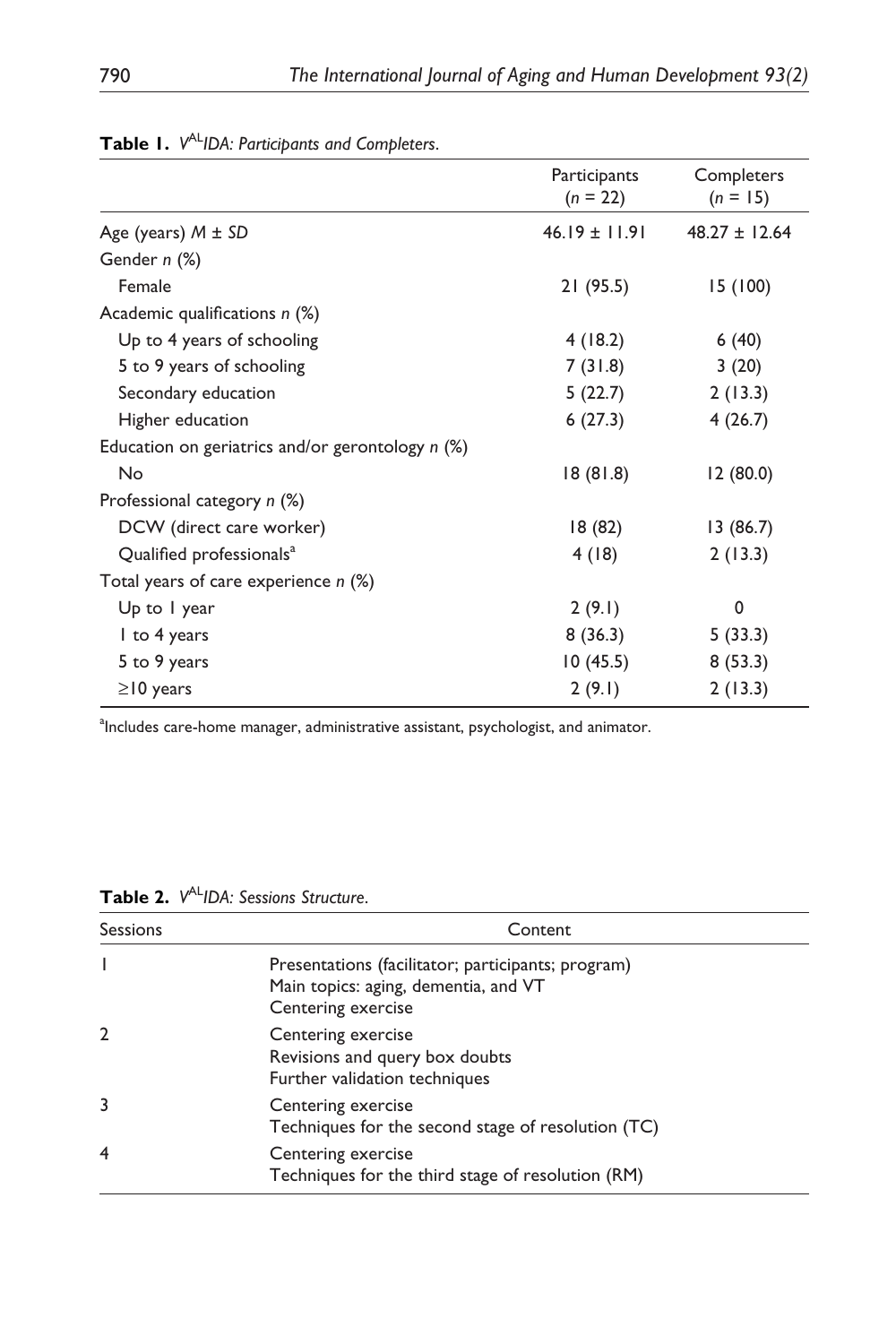their issues; however, they preferred to expose their doubts personally to the facilitator during the monitoring (the box was removed after the second session). The methods/ activities involved theoretical exposition of contents, debate, sharing of experiences, clarifying doubts, and playing games.

The first session begins with the personal presentations of each participant, including the facilitator; each one describes the colleague sitting next to them, indicating the name, main hobbies, and favorite artist. This is framed as a way to underline the importance of knowing the preferences of the residents with dementia. Then the aim of the program is stated, as well as the format; and the query box is described.

The main topics involve bringing together aging, dementia, and VT, by gathering what participants already know about the new topic on VT. This is addressed through nine interlinked cards (each comprising a word/expression and a related picture). Randomly, each participant receives one of the cards, and then reads it, to initiate the debate, share experiences, and clarify doubts. The cards are: 1, person with dementia vs person with dementia; 2, communicate; 3, barriers; 4, bridges: empathy, validation, and reminiscence; 5, past (returning to); 6, express (dumping the heavy backpack of emotions); 7, do not argue; 8, do not lie; and 9, levels of awareness. The session ended with the practice of the centering exercise. The participants state that they are always tired, since they have an exhausting job. The session lasted 70 min.

The second session is mainly supportive, aiming to respond to the participants' questions left in the query box, and introduce further validation techniques. The first question was "*what should the caregiver do when interacting with a resident with dementia*?" The facilitator suggests three techniques (centering, empathy, and linking the behavior to the unmet human need). The second question was "*should we enter their world? Does it mean lying to them?*" For the participants, the topic of lying is relevant, since they prefer not to lie, although they lack alternatives. The facilitator explains that entering the person's world is not lying, but accessing their world, helping him/her to revive pleasurable moments of the past. Some examples involving residents were provided. The third question was "*which techniques should be applied when communicating with Mrs. Petra?*" The facilitator describes the four phases of resolution, and explains that Mrs. Petra is mostly in TC. Some validation techniques are recommended and exemplified (such as the use of polarity). This session lasted 70 min.

The third session aims to characterize the TC phase and deliver validation techniques for this stage. The session begins with the centering exercise. The facilitator starts by describing the main physical and psychological characteristics of TC. Then, the participants describe features of the residents that match. The facilitator presents the 12 validation techniques recommended for this stage (each printed in A5 cards): centering; factual words; rephrasing; polarity; genuine, close eye contact; ambiguity; clear, low, and loving tone of voice; mirroring; linking the behavior with the unmet human needs; preferred sense; touching; and music. Again, participants (mostly DCWs) are exhausted, and some link the lack of time with not doing the best they should with the residents, and some dissatisfaction with their job performance. Cecília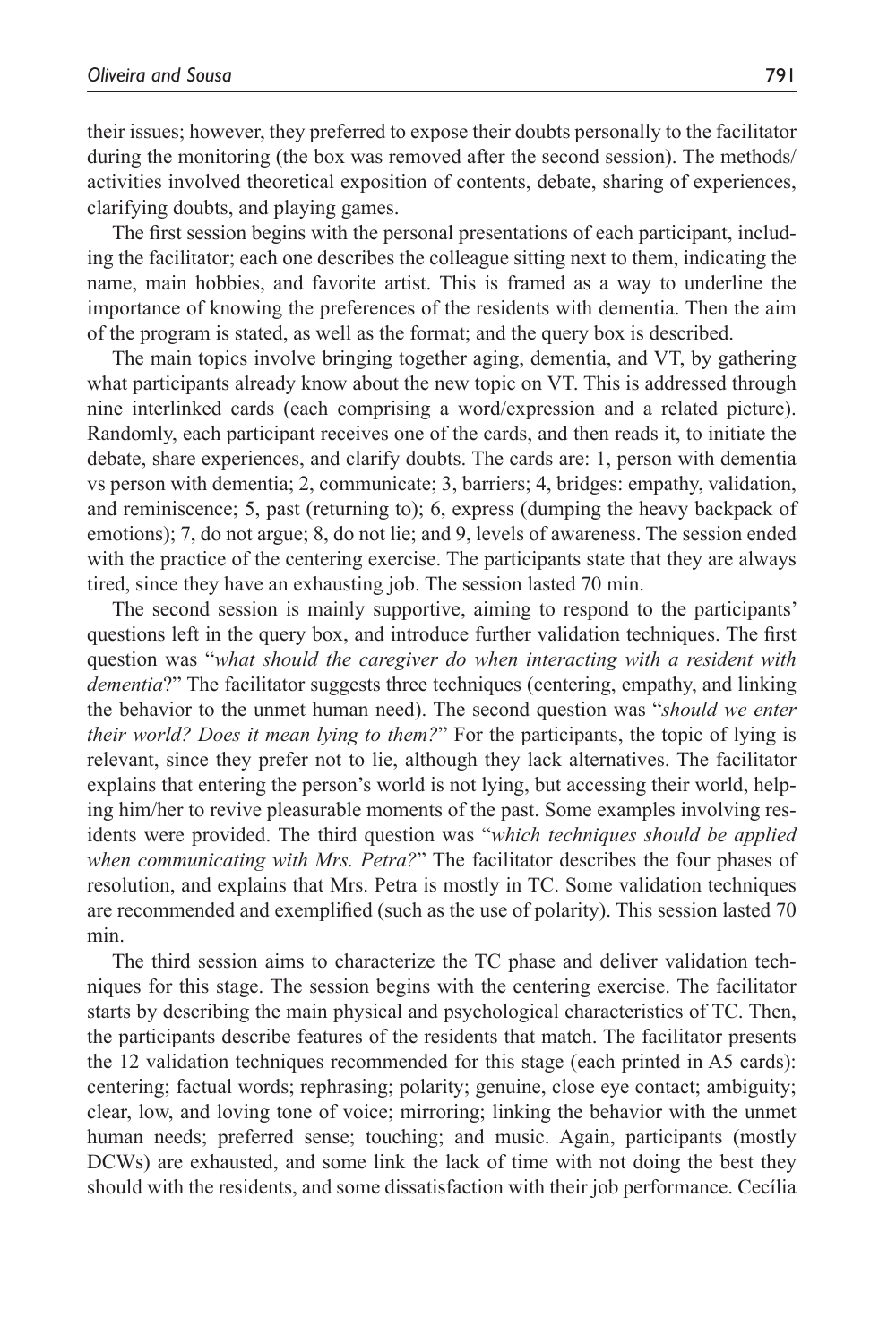said: "*there is always a need behind the behavior, but sometimes we have so much to do that we don't even think about it. We do so many things wrong in our work!*" The session lasted 60 min.

The fourth session aims to characterize RM stage and provide techniques that prevent the withdrawal to vegetation. The session starts with the centering exercise and then playing a board game inspired by Monopoly®, designed for this session: *Repetopoly* (named to underline the RM phase). Beyond spaces to move on, to move back, or to play again, the game comprises questions, and information spaces, planned to explain the RM phase and techniques. Information spaces contain sentences such as "Memories of early and consolidated movements are revived in order to people in RM survive the painful present." "Use the ambiguity to respond to the person. If he/she speaks unknown words, use a vague pronoun to answer him/her ("he," "she," "it," "someone." and "something")."

Examples of the questions are "True or false? People in RM use body parts or objects to symbolize significant people or events from the past" [Answer: true]. "True or false? It is common at this stage for people to repeat sounds they have learned in childhood, including cackling, groaning and chanting" [Answer: true]. At the end of the session, the participants share their perspectives about the benefits of VALIDA, thank the institution for providing quality training, and congratulate the facilitator for her performance. Camila said: "*validation is indeed a therapy to relieve the burden, to die in peace; it works with our emotions.*" This session lasted 80 min.

During the sessions, participants were often asked to share examples or events related to the interaction with the residents with dementia and the use of validation techniques. This was an approach used to understand if the participants comprehended the concepts and techniques. Participants shared events both from their professional and personal lives, which suggested their understanding.

#### *Component: Individual Monitoring*

Between sessions, the facilitator accompanied each participant (both DCWs and qualified staff) weekly. This component aims to give individual and private attention to each member of the staff and to support them by adopting the VT techniques in daily practice. The facilitator embodies the empathic principle of VT, and in these periods the staff gain support for professional and personal issues. Regarding DCWs, the monitoring occurred mostly at the night shift (6 pm to 11 pm), because it is a quieter moment. In addition, night and in particular bedtime is a moment where "all comes about." This monitoring was planned to be individual, but in some occasions, it involved two staff members, because they were delivering care together. Often it occurred in the bedrooms, while residents were helped to go to bed. It was mainly a moment to talk about their own life, both personal and professional; doubts about use of the techniques were clarified. This bound the facilitator and the staff, creating a close and affectionate relationship.

In addition, the individual monitoring was a component where the facilitator could observe and discuss with the participants the use of techniques. Overall, the most used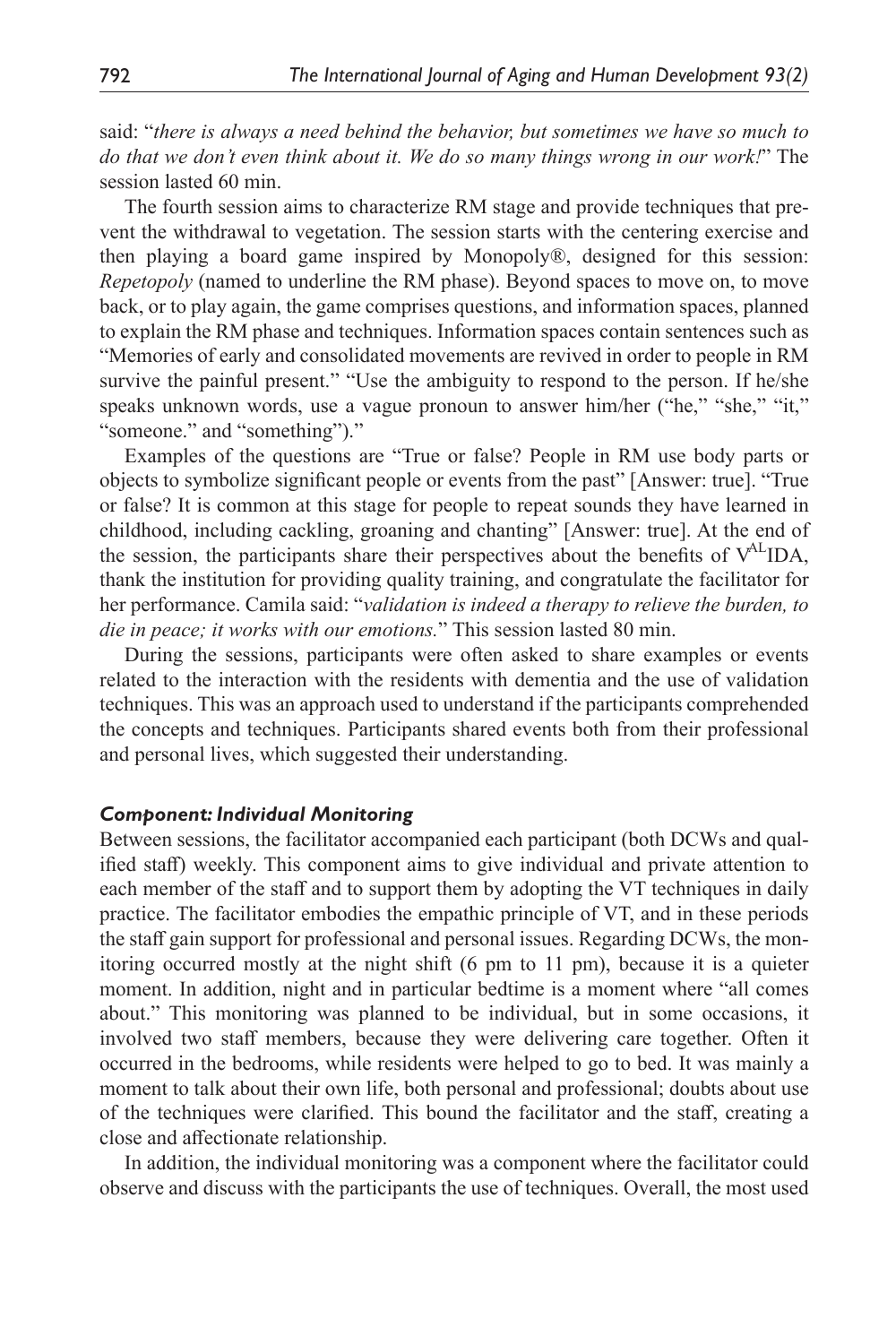techniques were rephrasing, use of factual words, polarity, touch, and genuine eye contact. The staff reported that the most useful technique was touch, since they found it easy to use and that it produced calmness and/or affectionate reactions from residents rapidly. The most difficult technique was mirroring behaviors and emotions, mostly because they were afraid of mimicking. The areas of further guidance were related to the difficulty of the staff in using VT consistently; previously the staff used RO, and still have the tendency to go that way, mainly when they use a validation technique and do not obtain the desirable behavior quickly. For example, the staff tended to lie instead of rephrasing, particularly when the residents did not calm down rapidly after the use of rephrasing.

### **Evaluation**

This pilot-training program was evaluated in order to collect suggestions from the participants to better adjust it to their needs; and to capture the program clinical significance ([Fraenkel, 2006;](#page-13-12) [Sousa & Rodrigues, 2008](#page-14-9)) for the participants (positive and negative impacts, at both personal and professional levels). It involves two moments: after each training session through a questionnaire, to gather participants' suggestions, since this would allow for immediate improvements; and, 6 months after that, to gather further suggestions to improve the program, to capture the clinical significance and understand what techniques the staff were still using.

Two instruments were used. A postsession individual questionnaire designed to evaluate the functioning of each session, based on a four-point Likert scale (1: insufficient, 2: sufficient, 3: good, and 4: very good), comprising nine items; six of them evaluate session functioning, and three assess facilitator performance. There were also two open questions [\(Table](#page-8-0) 3).

For the second moment, a focus group was performed through a semistructured interview, consisting of three questions: (1) What is your opinion concerning the functional aspects of the  $V^{AL}IDA$ ? (2) What is your opinion concerning the contents and activities used in the sessions? and (3) What are the personal and professional impacts, both positive and negative? The interviews were carried out in groups (5–8 elements) with the *completers* (e.g., [Table](#page-4-1) 2). The participants listened to other participants' responses and made additional comments as they went along, knowing that they did not have to reach any kind of consensus or disagreement. The interviews were performed by the facilitator at the participants' workplace with an average duration of 60 min; they were transcribed and submitted to narrative analysis ([Riessman, 2008\)](#page-14-10).

### **Results**

Regarding the questionnaire, results indicate that means are all around the value 4 (very good); except for the item relating to the duration of the first session that was scored at a lower value, since the participants considered the sessions should be longer. Concerning the open questions, all participants responded that they would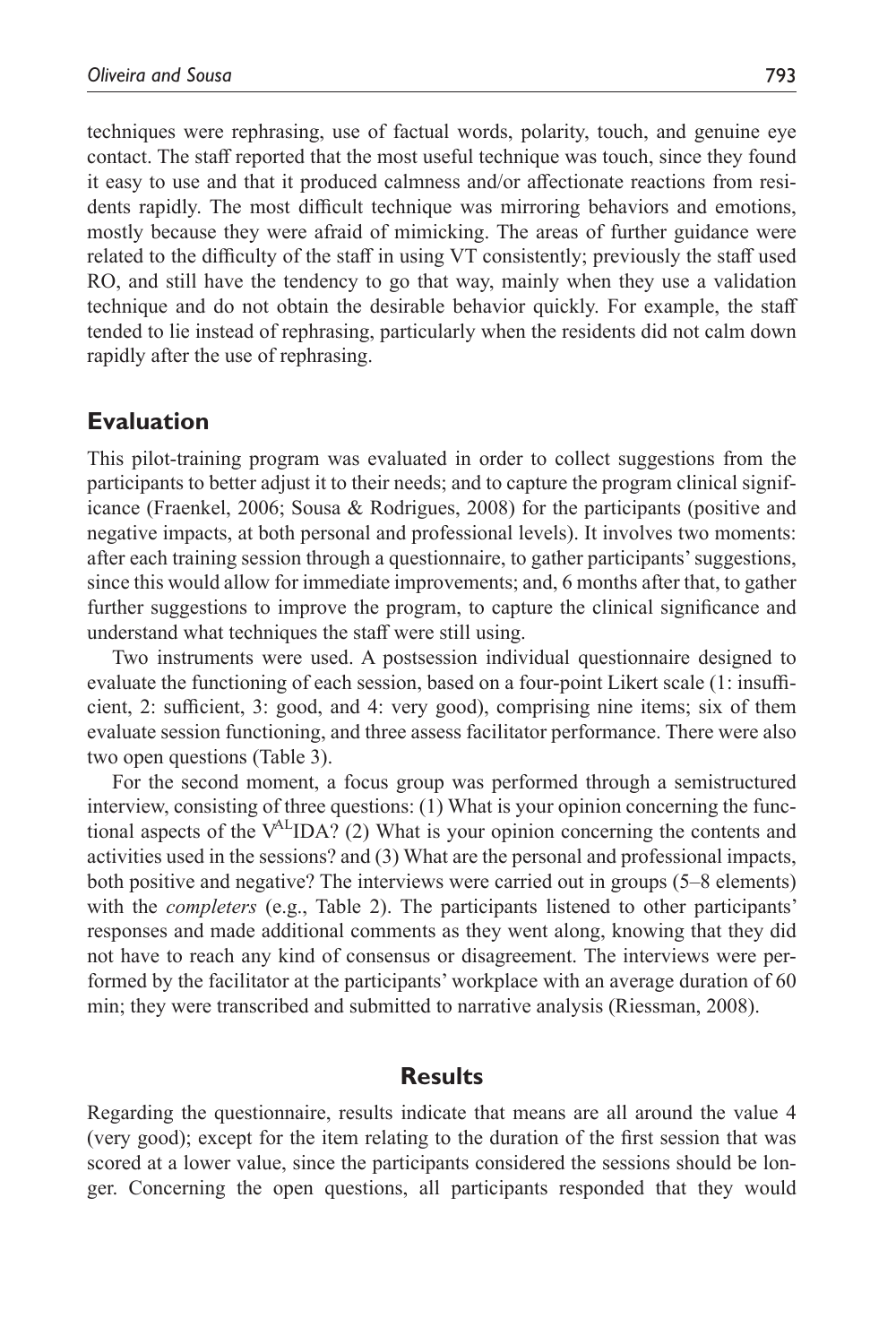|                                                                                                        | Session       |                          |               |                |
|--------------------------------------------------------------------------------------------------------|---------------|--------------------------|---------------|----------------|
|                                                                                                        |               | $\overline{\phantom{a}}$ | 3             | $\overline{4}$ |
|                                                                                                        | $(n = 14)$    | $(n = 16)$               | $(n = 16)$    | $(n = 13)$     |
| Participants (n)                                                                                       | M/SD          | M/SD                     | M/SD          | M/SD           |
| <b>Session functioning</b>                                                                             |               |                          |               |                |
| Were the objectives of the session clear?                                                              | $3.4 \pm 0.5$ | $3.4 \pm 0.6$            | $3.8 \pm 0.4$ | $4 \pm 0$      |
| Was the session well structured?                                                                       | $3.6 \pm 0.5$ | $3.4 \pm 0.6$            | $3.6 \pm 0.5$ | $3.9 \pm 0.3$  |
| Were the topics convenient?                                                                            | $3.7 \pm 0.4$ | $3.7 \pm 0.6$            | $3.8 \pm 0.4$ | $3.7 \pm 0.4$  |
| Were the materials appropriate?                                                                        | $3.5 \pm 0.5$ | $3.3 \pm 0.7$            | $3.4 \pm 0.6$ | $3.8 \pm 0.4$  |
| Were the activities interesting?                                                                       | $3.8 \pm 0.3$ | $3.7 \pm 0.5$            | $3.8 \pm 0.5$ | $3.8 \pm 0.4$  |
| Was the duration of the session adequate?                                                              | $2.8 \pm 0.7$ | $3.1 \pm 0.7$            | $3.3 \pm 0.7$ | $3.1 \pm 0.7$  |
| <b>Facilitator performance</b>                                                                         |               |                          |               |                |
| Was the facilitator clear in the exposition?                                                           | $3.7 \pm 0.4$ | $3.9 \pm 0.7$            | $3.8 \pm 0.5$ | $3.8 \pm 0.5$  |
| Did the facilitator master the subjects?                                                               | $3.7 \pm 0.4$ | $3.7 \pm 0.5$            | $3.8 \pm 0.4$ | $3.8 \pm 0.4$  |
| Is the facilitator available for your<br>questions?                                                    | $3.8 \pm 0.3$ | $3.8 \pm 0.5$            | $3.9 \pm 0.5$ | $3.8 \pm 0.3$  |
| Would you recommend this kind of sessions to other professionals or caregiver? Always<br>answered yes. |               |                          |               |                |

#### <span id="page-8-0"></span>**Table 3.** *Postsession Questionnaire Means*.

What improvement suggestions would you like to make? No written suggestions.

recommend V<sup>AL</sup>IDA to other professionals or caregivers, and no written suggestion was made.

In the focus group, with regard to the spacing between training sessions, participants would like to have them twice a month (rather than one a month); however, they recognize that "*logistically it's difficult*" (Cândida). They consider that the duration of each session from 60 to 90 min is enough, because "*if sessions were longer, we would fall asleep*" (Claúdia). About the composition of the training groups, all participants agree that it was good to "*mix everyone*" (Clara), "*regardless of their level of education*" (Celeste) and function, because "*we are a team; we participate in everything together all year long. (...) It doesn't make sense to be selective here*" (Carmen), and "*it is the importance of multidisciplinary*" (Cândida). They point out that "*we also get to know each other better*" (Clara), because in the work routine it is not always possible. For the number of participants in each session, participants consider that "*it has never affected us, as long as we respect each other. It is important to listen to our colleagues, not interrupting the other person*" (Clara). Regarding the adequacy of the themes, participants consider that "*it was good, because they were about our day-today work and clarified our doubts*" (Clarinda), and "*sometimes were about our life, which is also important*" (Clara). They emphasize that the themes were appropriate since "*all the things we talked about here, we actually do it in practice*" (Cármen). However, they point out that "*sometimes it is difficult not to lie*" (Cármen), and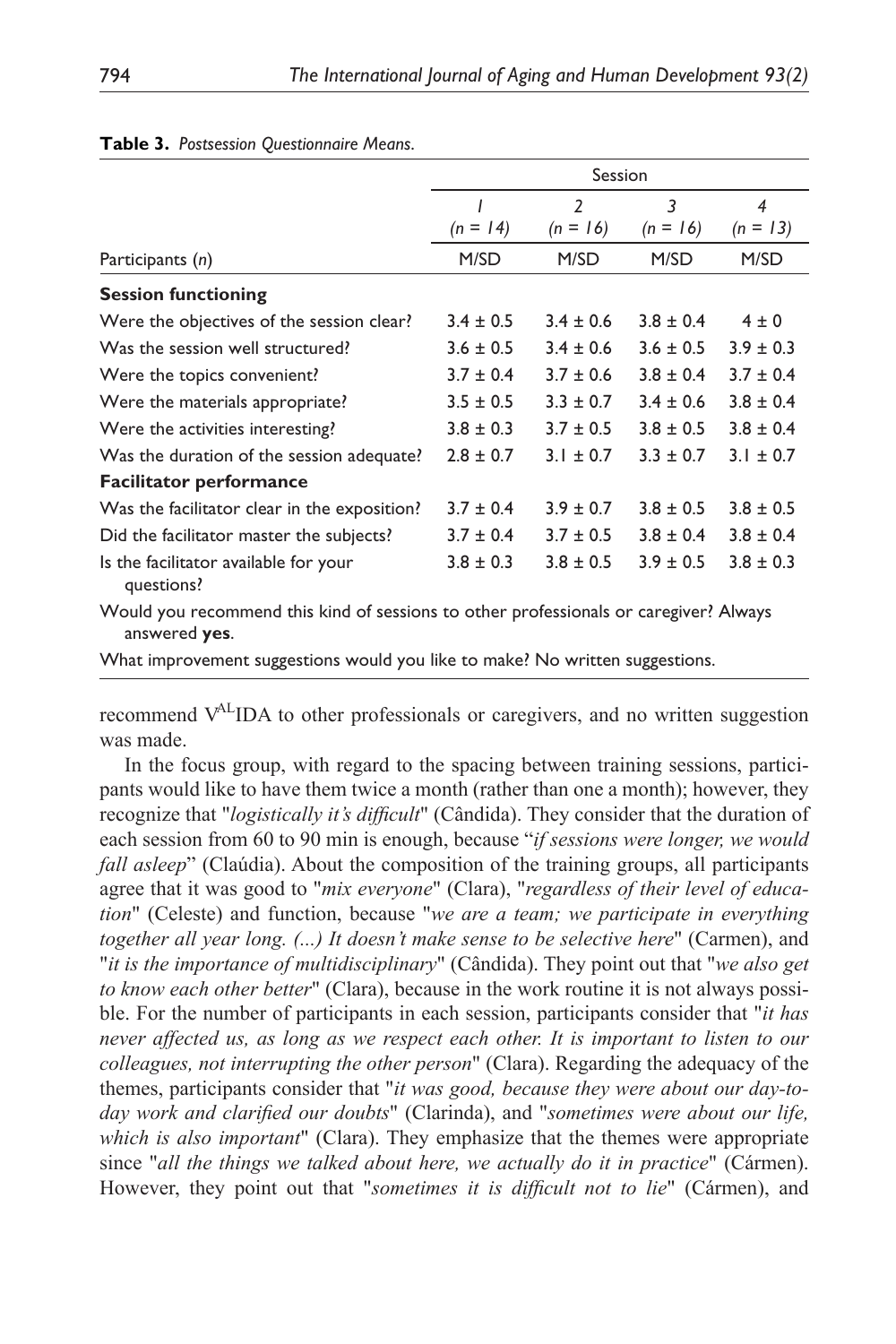"*sometimes lying is the way*" (Carolina), otherwise "*we lose control of the situation and consequently they [residents] become more disoriented*" (Cecília). Concerning the methodologies, which combined expositive and active method, they consider that "*both are essential, the most theoretical part first, and then the practical part to apply the new concepts*" (Cristina). The group context is also valued, since it allows normalization ("*I did like sharing experiences with the group, and knowing that my colleagues also have similar situations in their interactions with residents*," Carolina) and cooperation ("*to help each other how to deal with residents' behavior. If it worked well in this way, and the resident was quieter, I can share my technique with the group*," Claúdia). Participants emphasize the fun and learning playing *Repetopoly*.

### **Participants Did Not Report Negative Impacts**

The positive impacts were felt on both personal and professional level. On a personal level, participants said that it was useful for their lives (Celeste: "*we learned not only to apply the techniques to the residents, but also to ourselves. We learned to release what is going on inside us, to dump the heavy backpack of emotions*"), and to deal with their relatives (Clara: "*it helped me to better understand my mother, who was diagnosed with Alzheimer... It also helped me to accept her the way she is right now*"). Participants state that  $V^{AL}$ IDA has helped them to separate the professional life from the personal life (Celeste: "*we separate work from home affairs; sometimes we took work issues home with us, and vice versa. Now I can separate things a lot better because it was not being good to me*"). On a professional level, they felt that V<sup>AL</sup>IDA has helped them: (1) feeling more empowered and skillful, and less stressed (Clara: "*I'm more satisfied with what I am doing. I feel more secure in performing everyday care and satisfied to be able to do a little more for the residents*"). (2) To better understand dementia, and accept the person with dementia (Carla: "*gave me another sensitivity with residents with dementia and dementia itself*"). (3) Understanding and supporting colleagues, releasing emotions, and improving communication skills (Celeste: "*we learned to (…) dump the heavy backpack of emotions and to express more what we think and feel*"). (4) Dealing with conflict situations with residents (Cristina: "*it helped me to better solve tricky situations with residents*").

During the focus group some participants' commented some alterations they made in the interaction with the residents after the VT training, that were also observed by the facilitator, namely: (1) more eye contact (for instance, go down to the same eye level of the seated resident to talk to him/her). (2) More understanding toward the person, following the VT principles (for instance, when they were moving the wheelchair, they start by telling the resident they were going to do it). (3) Recognizing the resident's needs (for instance, if a resident was agitated, they care for understanding the need behind). Participants state that before the VT training they did not try to understand the residents with dementia, because they are "demented"; now they understand that these residents are reporting a need from their own reality. Therefore,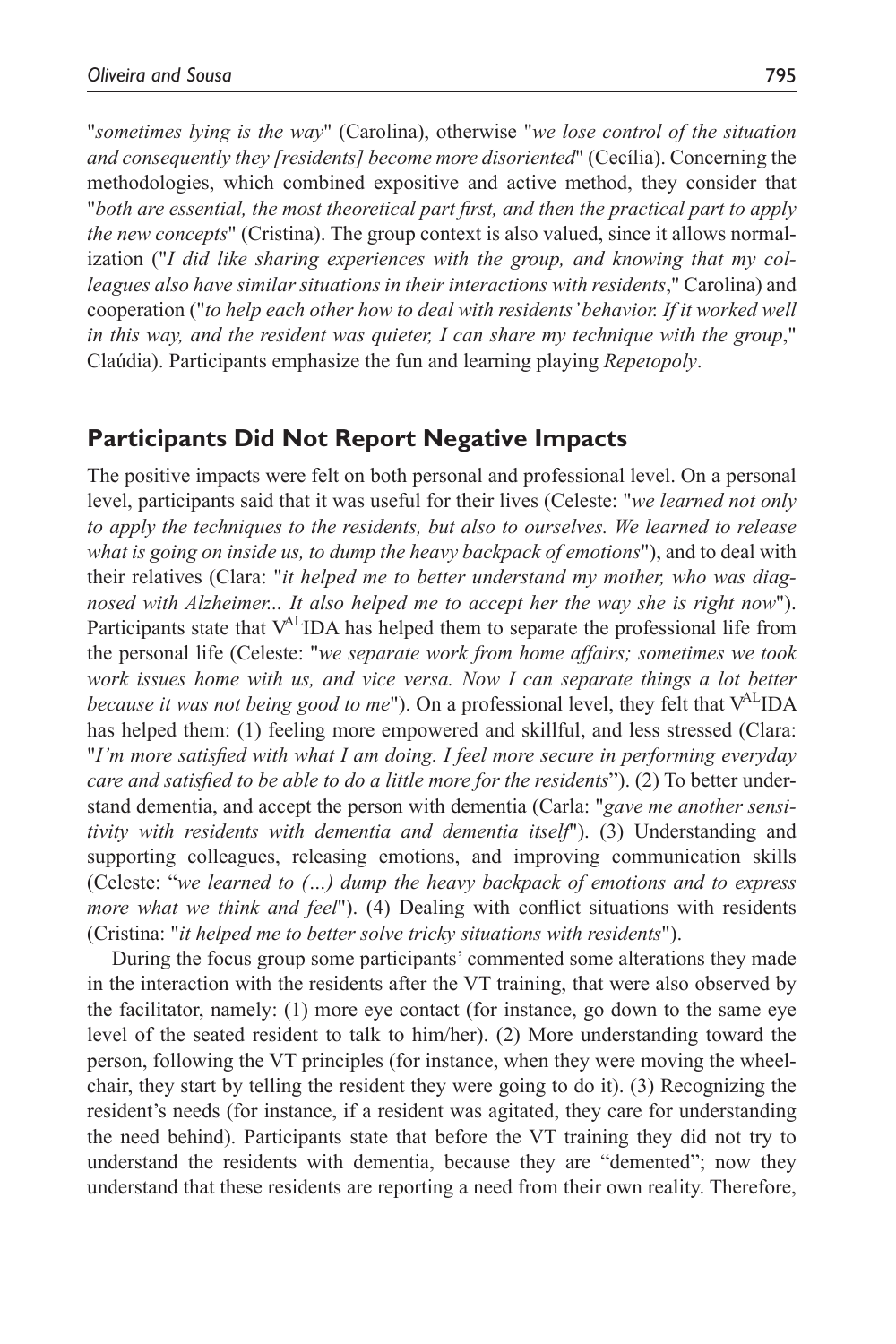when they hear a resident with dementia saying something they try to understand the need he/she is trying to report.

### **Discussion**

V<sup>AL</sup>IDA was well accepted by all the participants, with reported personal and professional impacts on their well-being. This pilot-training program was designed and implemented according to VT principles [\(Feil & Klerk-Rubin, 2012](#page-13-6); [Feil, 1985](#page-13-10)). It is our perspective that a VT training program should be congruent by using validation in all its aspects. The design was developed respecting (validating) the setting, the staff, and the residents. The setting, an RCF, is a facility where a number of old persons inhabit (with different ages, degrees of in/dependence, and variable mental perturbations), cared by a limited number of staff 24/7. Therefore, the training sessions need to be limited to a small number for a medium-term period (four sessions in 6 months), and be supported by monitoring during daily routines. The staff were involved in a voluntary basis, without previous registration, and could attend the session/s they wished/could. This is a way to validate the emotional and physical demands of the job, where staff have to deal in a daily basis with suffering, mental perturbation, and mostly working shifts. The residents were not directly involved, but sessions were designed considering the main resolution phases of dementia in the RCF, and monitoring was performed also in direct care.

In terms of implementation, the participants state that  $V^{AL}$ IDA was well structured regarding the spacing, duration, contents, methodologies, composition of the groups, and number of participants. The themes addressed the daily care and life issues, which are both considered important and appropriate. Concerning the methodologies, its order is emphasized (the lecture before the practical), and the *Repetopoly* is highlighted for its educational and fun purposes. Therefore, for a staff with a high demanding job, it is relevant to adopt a mix of methods. The groups in the training sessions involved members of the staff, despite their education and function; the participants consider this a good option, because they are a team. The participants state that a group context is important, since it allowed for the normalization of experiences and promoted cooperation between staff' members ([Barbosa et](#page-12-1) al., 2015). In addition, they also valued the individual monitoring, because it allowed for the possibility of clarifying doubts and building a close relationship with the facilitator. The facilitator' role in VT training needs to be emphasized. The communication incongruence, that is, when verbal and nonverbal information are inconsistent, diminishes trustworthiness [\(Morioka et](#page-14-11) al., 2016). Therefore, the facilitator needs to embody the validation methods and be empathic. It is also relevant that the facilitator spent time in the RCF (beyond training) to know the RCF dynamics, the staff, the residents' characteristics (and have examples from the residents in the training).

The participants underline two main difficulties: lying, and conflicts. Lying was the way staff was dealing with the residents in the TC stage, reported as burden they were carrying and needed to release. During the sessions, the principle of not lying was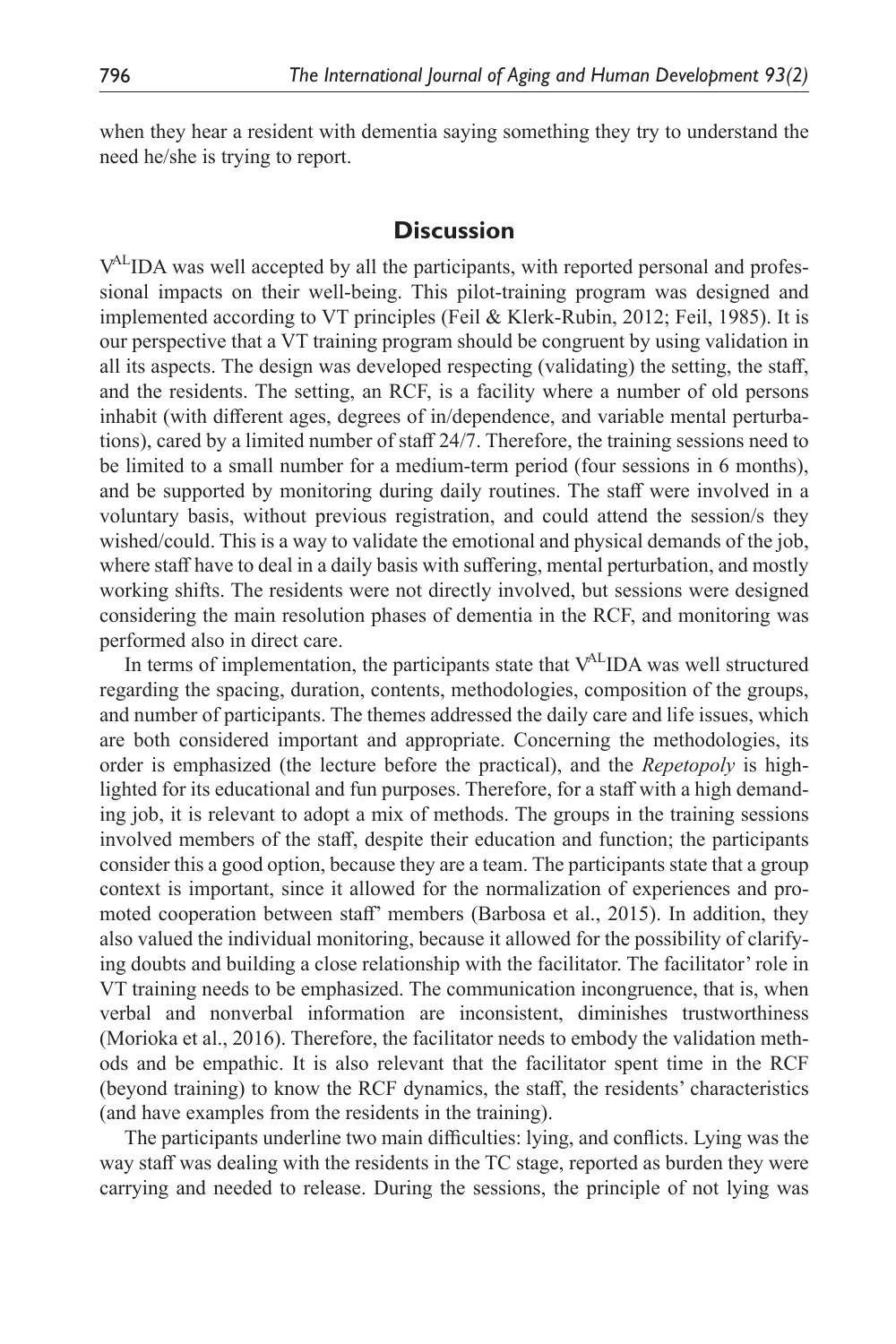pointed out as difficult; the main uncertainty is whether entering the person's world and lying are the same ([Zeltzer, 2003\)](#page-15-9). This topic requires more attention in future trainings, probably integrated into practical exercises, such as role-playing. Conflicts between residents with and without dementia are common [\(Ferreira et](#page-13-13) al., 2019), mainly when residents with dementia are in RM stage, the staff struggle with their own inability to break conflicts. Beyond the techniques shared within the program, future training could involve a VT component for the oriented residents.

The clinical significance of the pilot-training program revealed that participants felt well-being on both personal and professional levels, and the improved capacity to separate personal life and work. On a personal level, the participants state that they were offered techniques, which allowed them to deal with their elderly parents and to work internally on themselves. Professionally, staff state empowerment, self-efficacy, and less stress. Mostly DCWs underlined that this was the first time they had someone to also care for them, which make them feel more valued and supported, and consequently more confident about their skills. In-between sessions monitoring establishes a close relationship between the staff and the facilitator, maintaining the adherence to the training. Additionally, the participants report that the training helped them to support each other; and they are still using the techniques they learned, both personally and professionally.

Although validation techniques require training, they are also intuitive/natural, since "validation respects the intuitive wisdom" ([Feil, 1982](#page-13-14)); most of the staff involved in the training had plenty of experience of working with people with dementia, and they reported understanding the adequacy of VT. In addition, our perspective is that the understanding of the VT principles are the basis for acquiring validation techniques, since participants often made that link during monitoring.

RCF in Portugal struggle with balancing the budget, since it is a high cost service that serves the older population, who usually receive low pensions. Therefore, costs are an important issue.  $V^{AL}$ IDA demands a professional with training in VT, working part-time for about 6 months. However, it may have high benefits, such as diminishing stress levels of residents and staff; lessening doubts related to dementia and consequently improving care quality; and promoting a good work climate where staff members support each other and show more support for each other.

### **Limitations and Research Perspectives**

The main limitation of this pilot-training program is the small number of participants. Further studies should involve the replication of this program in other RCFs, in order to increase the participants; this would also allow to combine qualitative and quantitative measures, and to carry out randomized control trials. It would be relevant to assess staff well-being, job satisfaction, work climate, and perceived stress levels ([Söderlund](#page-15-6) et [al., 2014\)](#page-15-6). The individual monitoring component could be enhanced by using supervision ([Söderlund et](#page-14-8) al., 2011) including a video recording of one conversation with the same resident once a month, plus feedback from the supervisor. This would also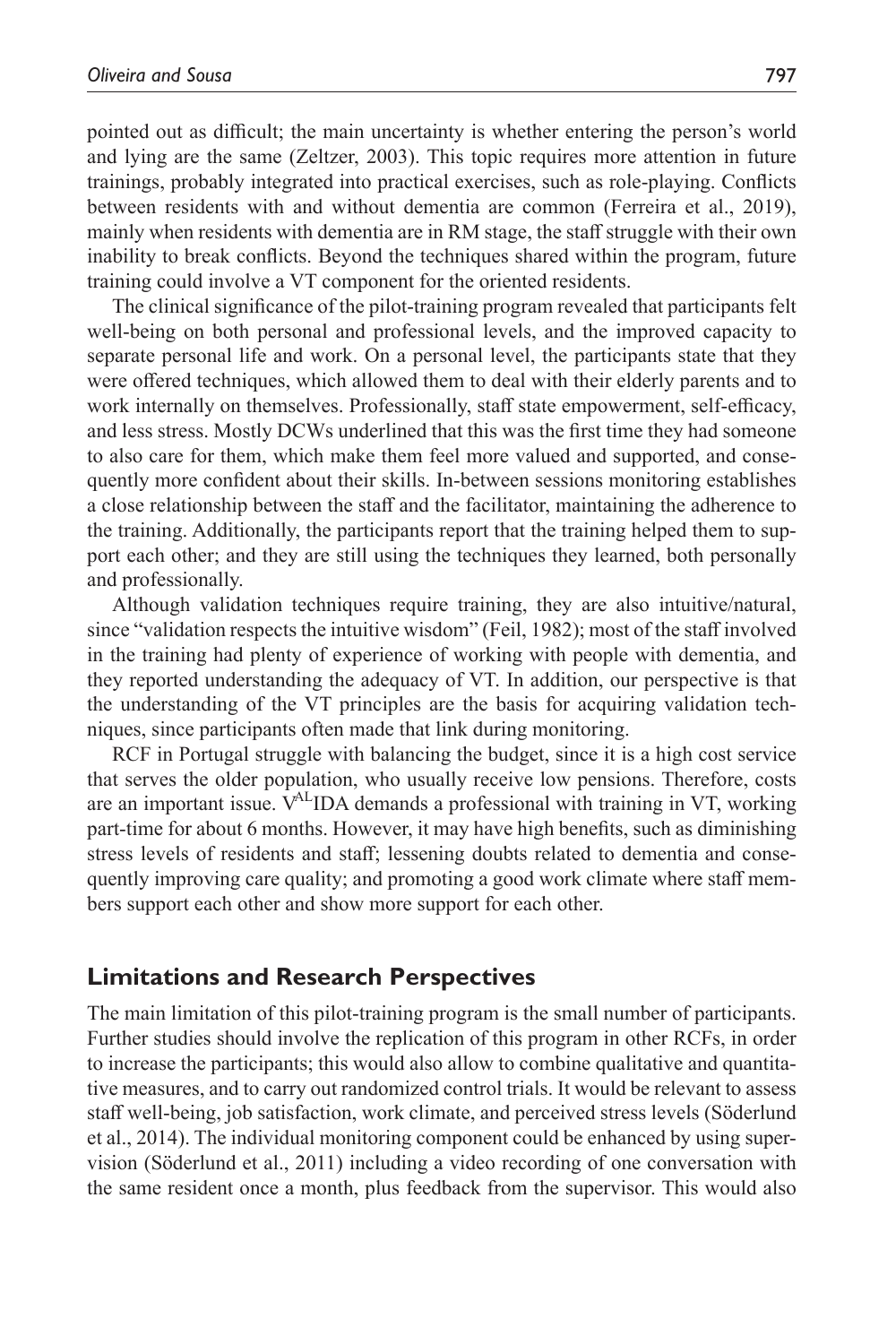allow us to assess the changes in the staff-residents interactions, and get a better understanding of the validation techniques more/less used by the staff, as well as those they had more/less difficulties using.

In terms of further improvements, it would be relevant to add two other components to the program: VT training with the oriented residents to increase understanding to diminish conflicts; and VT training with family members, for a better understanding, and reinforce the approach by the staff.

### **Acknowledgments**

The authors gratefully acknowledge the RCF and its staff members for their participation in this study.

### **Declaration of Conflicting Interests**

The author(s) declared no potential conflicts of interest with respect to the research, authorship, and/or publication of this article.

### **Funding**

The author(s) disclosed receipt of the following financial support for the research, authorship, and/or publication of this article: This research was supported in part by grants from the National Funds through FCT - Fundação para a Ciência e Tecnologia within CINTESIS, R&D Unit (reference UID/IC/4255/2019).

### **ORCID iDs**

Mónica P. Oliveira  $\blacksquare$ <https://orcid.org/0000-0002-5723-4890> Liliana X. Sousa  $\blacksquare$  <https://orcid.org/0000-0003-3491-7119>

### **References**

- <span id="page-12-0"></span>Afram, B., Stephan, A., Verbeek, H., Bleijlevens, M. H. C., Suhonen, R., Sutcliffe, C., Raamat, K., Cabrera, E., Soto, M. E., Hallberg, I. R., Meyer, G., & Hamers, J. P. H. (2014). Reasons for institutionalization of people with dementia: Informal caregiver reports from 8 European countries. *Journal of the American Medical Directors Association*, *15*(2), 108– 116. <https://doi.org/10.1016/j.jamda.2013.09.012>
- <span id="page-12-1"></span>Barbosa, A., Nolan, M., Sousa, L., & Figueiredo, D. (2015). Supporting direct care workers in dementia care: Effects of a psycho-educational intervention. *American Journal of Alzheimer's Disease & Other Dementias*, *30*(2), 130–138. [https://doi.org/10.1177/](https://doi.org/10.1177/1533317514550331) [1533317514550331](https://doi.org/10.1177/1533317514550331)
- <span id="page-12-2"></span>Canon, R. L. (1995). *The effect of validation therapy training on satisfaction with communication and quality of relationship between staff and family caregivers and demented residents in long term care* (Doctoral dissertation, Southwest Texas State University). [https://vfvalidation.org/wp-content/uploads/2015/08/Canon\\_Effect\\_of\\_Valdation\\_](https://vfvalidation.org/wp-content/uploads/2015/08/Canon_Effect_of_Valdation_Therapy.pdf) [Therapy.pdf](https://vfvalidation.org/wp-content/uploads/2015/08/Canon_Effect_of_Valdation_Therapy.pdf)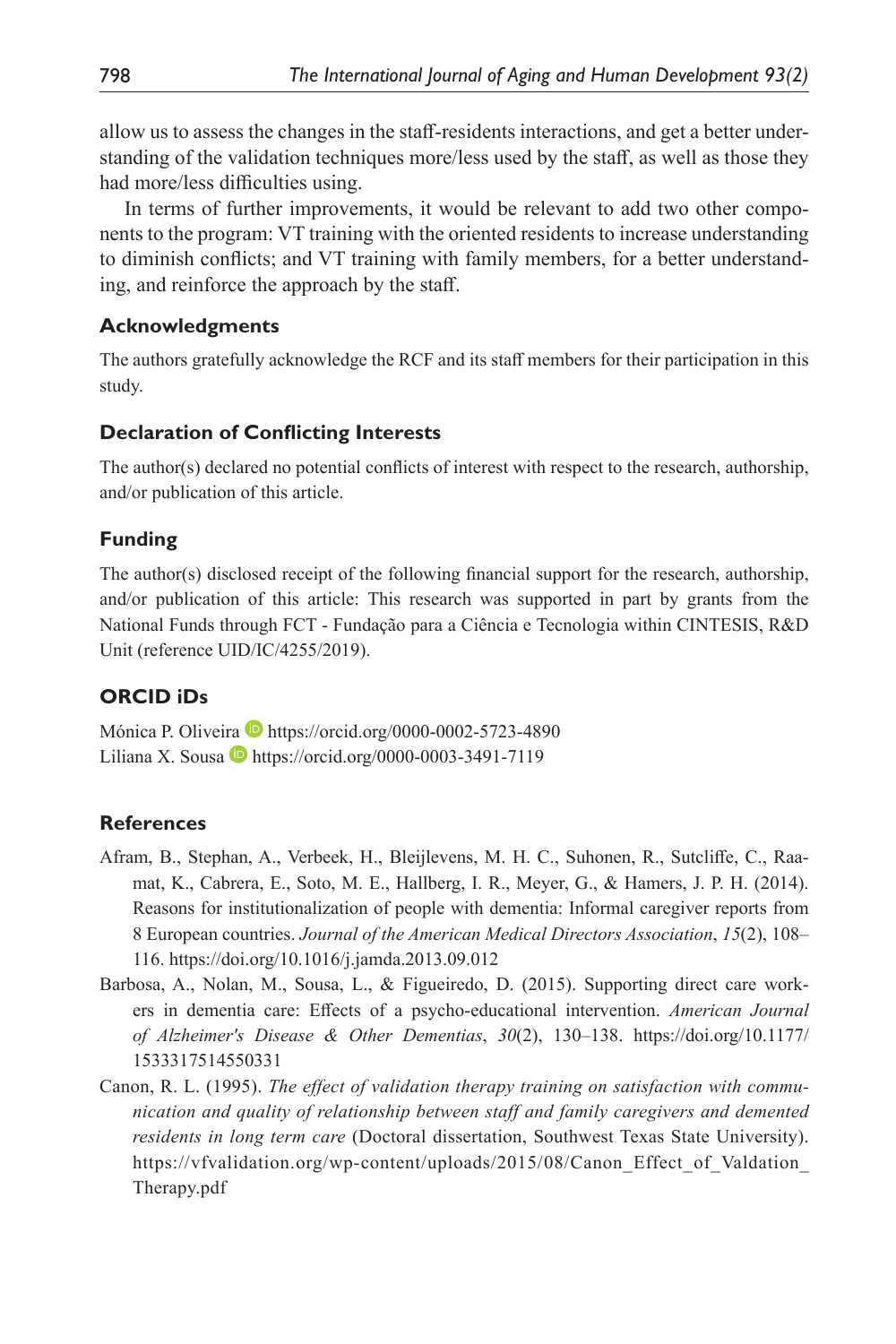- <span id="page-13-0"></span>Cerejeira, J., Lagarto, L., & Mukaetova-Ladinska, E. B. (2012). Behavioral and psychological symptoms of dementia. *Frontiers in Neurology*, *73*(3), 1–21. [https://doi.org/10.3389/fneur.](https://doi.org/10.3389/fneur.2012.00073) [2012.00073](https://doi.org/10.3389/fneur.2012.00073)
- <span id="page-13-7"></span>Deponte, A., & Missan, R. (2006). Effectiveness of validation therapy (VT) in group: Preliminary results. *Archives of Gerontology and Geriatrics*, *44*(2), 113–117. [https://doi.org/10.](https://doi.org/10.1016/j.archger.2006.04.001) [1016/j.archger.2006.04.001](https://doi.org/10.1016/j.archger.2006.04.001)
- <span id="page-13-14"></span>Feil, N. (1982). *V/F Validation: the Feil method*. Edward Feil Productions.
- <span id="page-13-10"></span>Feil, N. (1985). Resolution: The final life task. *Journal of Humanistic Psychology*, *25*(2), 91–105.
- <span id="page-13-4"></span>Feil, N. (1992). Validation therapy. *Geriatric Nursing*, *13*(3), 129–133. [https://doi.org/10.1016/](https://doi.org/10.1016/S0197-4572(07)81021-4) [S0197-4572\(07\)81021-4](https://doi.org/10.1016/S0197-4572(07)81021-4)
- <span id="page-13-5"></span>Feil, N., & Altman, R. (2004). Validation theory and the myth of the therapeutic lie. *American Journal of Alzheimer's Disease and Other Dementias*, *19*(2), 77–78. [https://doi.org/10.](https://doi.org/10.1177/153331750401900214) [1177/153331750401900214](https://doi.org/10.1177/153331750401900214)
- <span id="page-13-6"></span>Feil, N., & Klerk-Rubin, V. (2012). *The validation breakthrough: Simple techniques for communicating with people with Alzheimer's and other dementias (3ª Ed)*. Health Professions Press.
- <span id="page-13-13"></span>Ferreira, J., Tavares, J., & Sousa, L. (2019). Resident-to-resident elder mistreatment (R-REM): A study in residential structures for elderly people (ERI) in Portugal. *Journal of Elder Abuse & Neglect*, *31*(1), 66–76.<https://doi.org/10.1080/08946566.2018.1539690>
- <span id="page-13-1"></span>Finkel, S. (2000). Introduction to behavioural and psychological symptoms of dementia (BPSD). *International Journal of Geriatric Psychiatry*, *15*(S1), S2–S4. [https://doi.org/10.](https://doi.org/10.1002/(SICI)1099-1166(200004)15:1+<S2::AID-GPS159>3.0.CO;2-3) [1002/\(SICI\)1099-1166\(200004\)15:1+<S2::AID-GPS159>3.0.CO;2-3](https://doi.org/10.1002/(SICI)1099-1166(200004)15:1+<S2::AID-GPS159>3.0.CO;2-3)
- <span id="page-13-9"></span>Finnema, E., Dröes, R. -M., Ettema, T., Ooms, M., Adèr, H., Ribbe, M., & van Tilburg, W. (2005). The effect of integrated emotion-oriented care versus usual care on elderly persons with dementia in the nursing home and on nursing assistants: A randomized clinical trial. *International Journal of Geriatric Psychiatry*, *20*(4), 330–343. [https://doi.org/10.1002/gps.](https://doi.org/10.1002/gps.1286) [1286](https://doi.org/10.1002/gps.1286)
- <span id="page-13-8"></span>Finnema, E. J., Dröes, R. M., Van Der Kooij, C. H., De Lange, J., Rigter, H., Van Montfort, A. P. W. P., & Van Tilburg, W. (1998). The design of a large-scale experimental study into the effect of emotion-oriented care on demented elderly and professional carers in nursing homes. *Archives of Gerontology and Geriatrics*, *26*(Suppl), 193–200. [https://doi.org/10.](https://doi.org/10.1016/S0167-4943(98)80028-9) [1016/S0167-4943\(98\)80028-9](https://doi.org/10.1016/S0167-4943(98)80028-9)
- <span id="page-13-12"></span>Fraenkel, P. (2006). Engaging families as experts: Collaborative family program development. *Family Process*, *45*(2), 237–257.<https://doi.org/10.1111/j.1545-5300.2006.00093.x>
- <span id="page-13-2"></span>Hitch, S. (1994). Cognitive therapy as a tool for caring for the elderly confused person. *Journal of Clinical Nursing*, *3*(1), 49–55.<https://doi.org/10.1111/j.1365-2702.1994.tb00358.x>
- <span id="page-13-11"></span>Kuske, B., Hanns, S., Luck, T., Angermeyer, M. C., Behrens, J., & Riedel-Heller, S. G. (2007). Nursing home staff training in dementia care: A systematic review of evaluated programs. *International Psychogeriatrics*, *19*(5), 818–841. [https://doi.org/10.1017/](https://doi.org/10.1017/S1041610206004352) [S1041610206004352](https://doi.org/10.1017/S1041610206004352)
- <span id="page-13-3"></span>Livingston, G., Johnston, K., Katona, C., Paton, J., & Lyketsos, C. G. (2005). Systematic review of psychological approaches to the management of neuropsychiatric symptoms of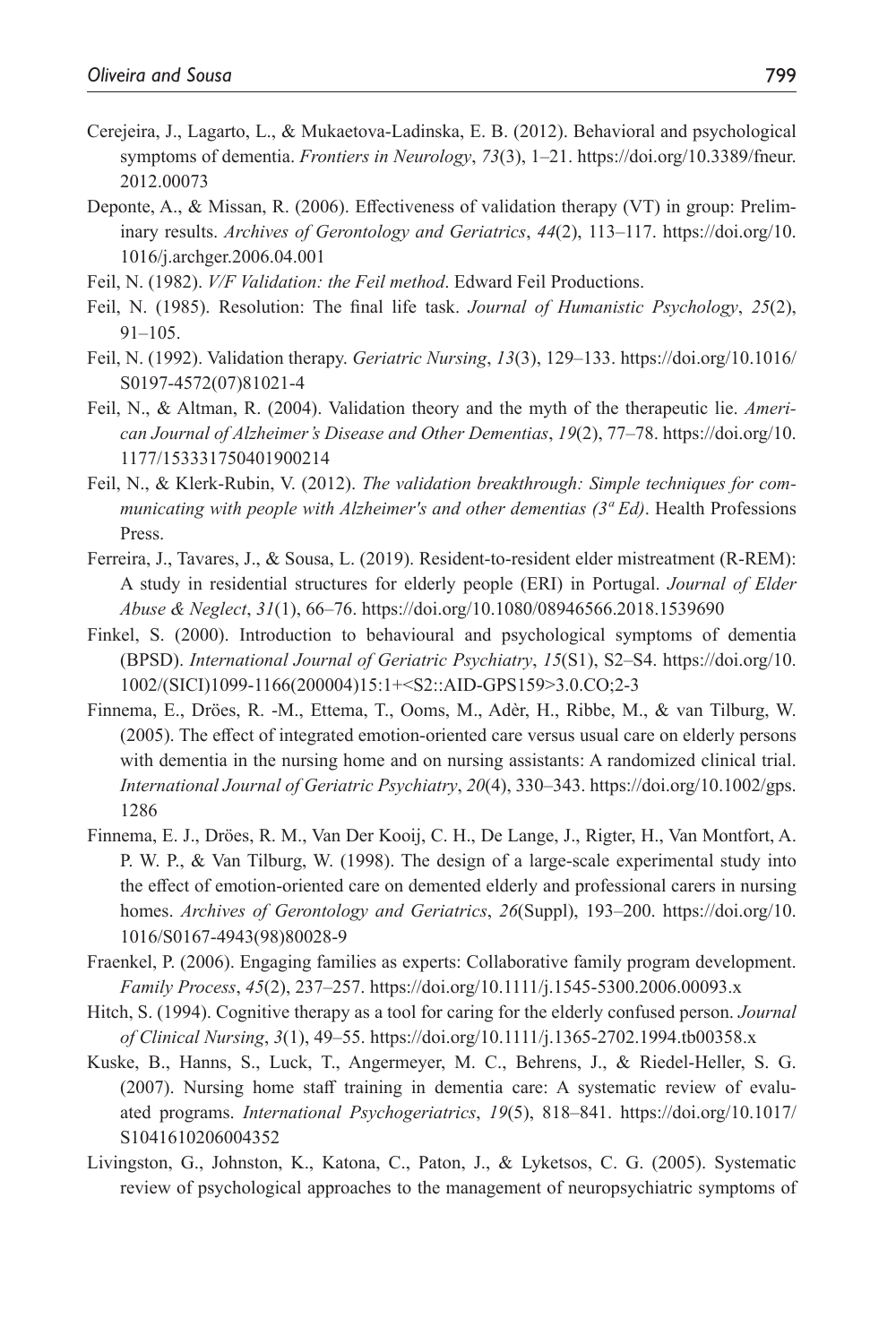dementia. *American Journal of Psychiatry*, *162*(11), 1996–2021. [https://doi.org/10.1176/](https://doi.org/10.1176/appi.ajp.162.11.1996) [appi.ajp.162.11.1996](https://doi.org/10.1176/appi.ajp.162.11.1996)

- <span id="page-14-4"></span>Marques, A., Cruz, J., Barbosa, A., Figueiredo, D., & Sousa, L. X. (2013). Motor and multisensory care-based approach in dementia: Long-term effects of a pilot study. *American Journal of Alzheimer's Disease & Other Dementias*, *28*(1), 24–34. [https://doi.org/10.1177/](https://doi.org/10.1177/1533317512466691) [1533317512466691](https://doi.org/10.1177/1533317512466691)
- <span id="page-14-2"></span>Ministry of Labour, Solidarity and Social Security. (2015). *Carta social – Folha informativa n°*18. <http://www.cartasocial.pt/pdf/FI182015.pdf>
- <span id="page-14-11"></span>Morioka, S., Osumi, M., Shiotani, M., Nobusako, S., Maeoka, H., Okada, Y., Hiyamizu, M., & Matsuo, A. (2016). Incongruence between verbal and non-verbal information enhances the late positive potential. *Plos One*, *11*(10), e0164633. [https://doi.org/10.1371/journal.pone.](https://doi.org/10.1371/journal.pone.0164633) [0164633](https://doi.org/10.1371/journal.pone.0164633)
- <span id="page-14-6"></span>Olazarán, J., Reisberg, B., Clare, L., Cruz, I., Peña-Casanova, J., Del Ser, T., Woods, B., Beck, C., Auer, S., Lai, C., Spector, A., Fazio, S., Bond, J., Kivipelto, M., Brodaty, H., Rojo, J. M., Collins, H., Teri, L., Mittelman, M., *. . .*Muñiz, R. (2010). Nonpharmacological therapies in Alzheimer's disease: A systematic review of efficacy. *Dementia and Geriatric Cognitive Disorders*, *30*(2), 161–178.<https://doi.org/10.1159/000316119>
- <span id="page-14-7"></span>O'Connor, D. W., Ames, D., Gardner, B., & King, M. (2009). Psychosocial treatments of psychological symptoms in dementia: A systematic review of reports meeting quality standards. *International Psychogeriatrics*, *21*(2), 241–251. [https://doi.org/10.1017/](https://doi.org/10.1017/S1041610208008223) [S1041610208008223](https://doi.org/10.1017/S1041610208008223)
- <span id="page-14-5"></span>O'Neil, M. E., Freeman, M., Christensen, V., Telerant, R., Addleman, A., & Kansagara, D. (2011). Non-pharmacological interventions for behavioral symptoms of dementia. [https://](https://www.ncbi.nlm.nih.gov/books/NBK54971/) [www.ncbi.nlm.nih.gov/books/NBK54971/](https://www.ncbi.nlm.nih.gov/books/NBK54971/)
- <span id="page-14-1"></span>Quince, C. (2013). *Low expectations: Attitudes on choice, care and community for people with dementia in care homes.* London: Alzheimer's Society. (17th December 2018). [https://](https://www.alzheimers.org.uk/sites/default/files/migrate/downloads/alzheimers_society_low_expectations_report.pdf) [www.alzheimers.org.uk/sites/default/files/migrate/downloads/alzheimers\\_society\\_low\\_](https://www.alzheimers.org.uk/sites/default/files/migrate/downloads/alzheimers_society_low_expectations_report.pdf) [expectations\\_report.pdf](https://www.alzheimers.org.uk/sites/default/files/migrate/downloads/alzheimers_society_low_expectations_report.pdf)
- <span id="page-14-10"></span>Riessman, C. K. (2008). *Narrative methods for the human sciences*. Sage.
- <span id="page-14-0"></span>Savva, G. M., Zaccai, J., Matthews, F. E., Davidson, J. E., McKeith, I., & Brayne, C. (2009). Prevalence, correlates and course of behavioural and psychological symptoms of dementia in the population. *British Journal of Psychiatry*, *194*(3), 212–219. [https://doi.org/10.1192/](https://doi.org/10.1192/bjp.bp.108.049619) [bjp.bp.108.049619](https://doi.org/10.1192/bjp.bp.108.049619)
- <span id="page-14-8"></span>Söderlund, M., Norberg, A., & Hansebo, G. (2011). Implementation of the validation method: Nurses' descriptions of caring relationships with residents with dementia disease. *Dementia*, *11*(5), 569–587.<https://doi.org/10.1177/1471301211421225>
- <span id="page-14-9"></span>Sousa, L., & Rodrigues, S. (2008). Promoting success in social intervention with multi-problem poor families. In L. Kane & M. Poweller (Eds.), *Citizenship in the 21st century*. Nova Science.
- <span id="page-14-3"></span>Stone, R. (2012). D. Wolf & N. Folbre (Eds.), *The long-term care workforce: From accidental to valued profession*. Russell Sage Foundation.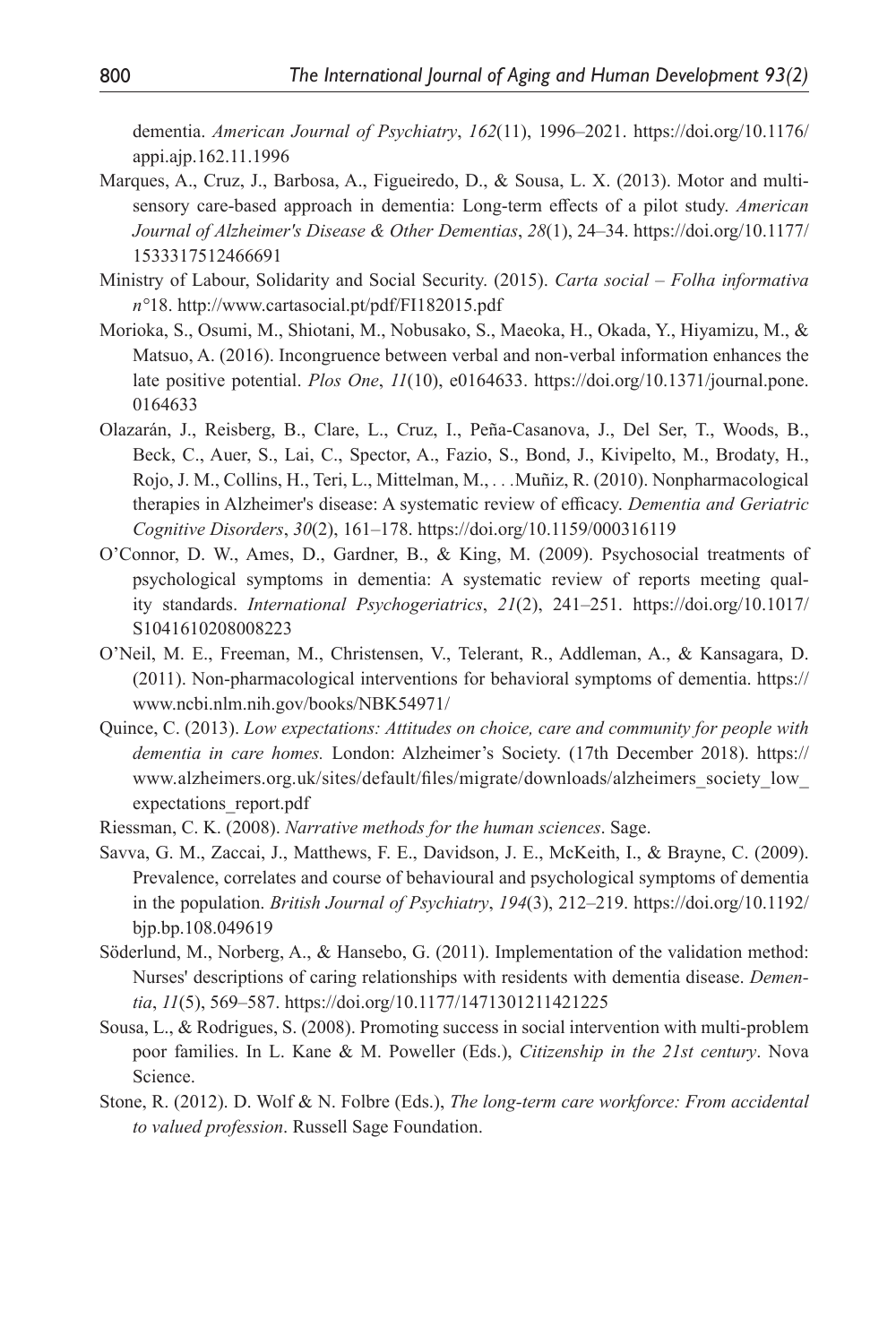- <span id="page-15-6"></span>Söderlund, M., Norberg, A., & Hansebo, G. (2014). Validation method training: Nurses' experiences and ratings of work climate. *International Journal of Older People Nursing*, *9*(1), 79–89. <https://doi.org/10.1111/opn.12027>
- <span id="page-15-4"></span>Schrijnemaekers, V., van Rossum, E., Candel, M., Frederiks, C., Derix, M., Sielhorst, H., & van den Brandt, P. (2002). Effects of emotion-oriented care on elderly people with cognitive impairment and behavioral problems. *International Journal of Geriatric Psychiatry*, *17*(10), 926–937.<https://doi.org/10.1002/gps.681>
- <span id="page-15-8"></span>Sunrise Senior Living. (2011). A journey of discovery: For families and loved ones. [https://](https://www.sunriseseniorliving.com/journeyofdiscovery/journeyofdiscovery_2012.pdf) [www.sunriseseniorliving.com/journeyofdiscovery/journeyofdiscovery\\_2012.pdf](https://www.sunriseseniorliving.com/journeyofdiscovery/journeyofdiscovery_2012.pdf)
- <span id="page-15-3"></span>Tondi, L., Ribani, L., Bottazzi, M., Viscomi, G., & Vulcano, V. (2007). Validation therapy (VT) in nursing home: A case-control study. *Archives of Gerontology and Geriatrics*, *44*(Suppl 1), 407–411. <https://doi.org/10.1016/j.archger.2007.01.057>
- <span id="page-15-7"></span>Toseland, R. W., Diehl, M., Freeman, K., Manzanares, T., Naleppa, M., & McCallion, P. (1997). The impact of validation group therapy on nursing home residents with dementia. *Journal of Applied Gerontology*, *16*(1), 31–50. <https://doi.org/10.1177/073346489701600102>
- <span id="page-15-2"></span>Touzinsky, L. (1998). Validation therapy: Restoring communication between persons with Alzheimer's disease and their families. *American Journal of Alzheimer's Disease*, *13*(2), 96–101.<https://doi.org/10.1177/153331759801300208>
- <span id="page-15-5"></span>van der Kooij, C. H., Dröes, R. M., de Lange, J., Ettema, T. P., Cools, H. J. M., & van Tilburg, W. (2012). The implementation of integrated emotion-oriented care: Did it actually change the attitude, skills and time spent of trained caregivers? *Dementia*, *12*(5), 536–550. [https://doi.](https://doi.org/10.1177/1471301211435187) [org/10.1177/1471301211435187](https://doi.org/10.1177/1471301211435187)
- <span id="page-15-0"></span>Wang, G., Armagan, A., & van der Cammen, T. (2018). A systematic review of nonpharmacological interventions for BPSD in nursing home residents with dementia: From a perspective of ergonomics. *International Psychogeriatrics*, *18*, 1–13.
- <span id="page-15-9"></span>Zeltzer, B. B. (2003). To lie or not to lie: That is the question. *American Journal of Alzheimer's Disease & Other Dementiasr*, *18*(6), 325–326.<https://doi.org/10.1177/153331750301800613>
- <span id="page-15-1"></span>Zucchella, C., Sinforiani, E., Tamburin, S., Federico, A., Mantovani, E., Bernini, S., Casale, R., & Bartolo, M. (2018). The multidisciplinary approach to Alzheimer's disease and dementia. A narrative review of non-pharmacological treatment. *Frontiers in Neurology*, *9*, 1058. <https://doi.org/10.3389/fneur.2018.01058>

### **Author Biographies**

**Mónica P. Oliveira** is a psychologist at Casa do Professor of Aveiro. In recent years she has been dedicated to the research, implementation and training in the field of Validation Therapy. Mónica and Liliana recently wrote a notebook with guidelines on how to implement a Validation program in portuguese residential care facilities.

**Liliana X. Sousa** is a associate professor at the University of Aveiro. She has been researching in the field of Gerontology and intervention with persons with dementia for around 12 years. She has publish on psychoeducational support for caregivers and multisensorial and motor intervention with people with dementia. More recently she is